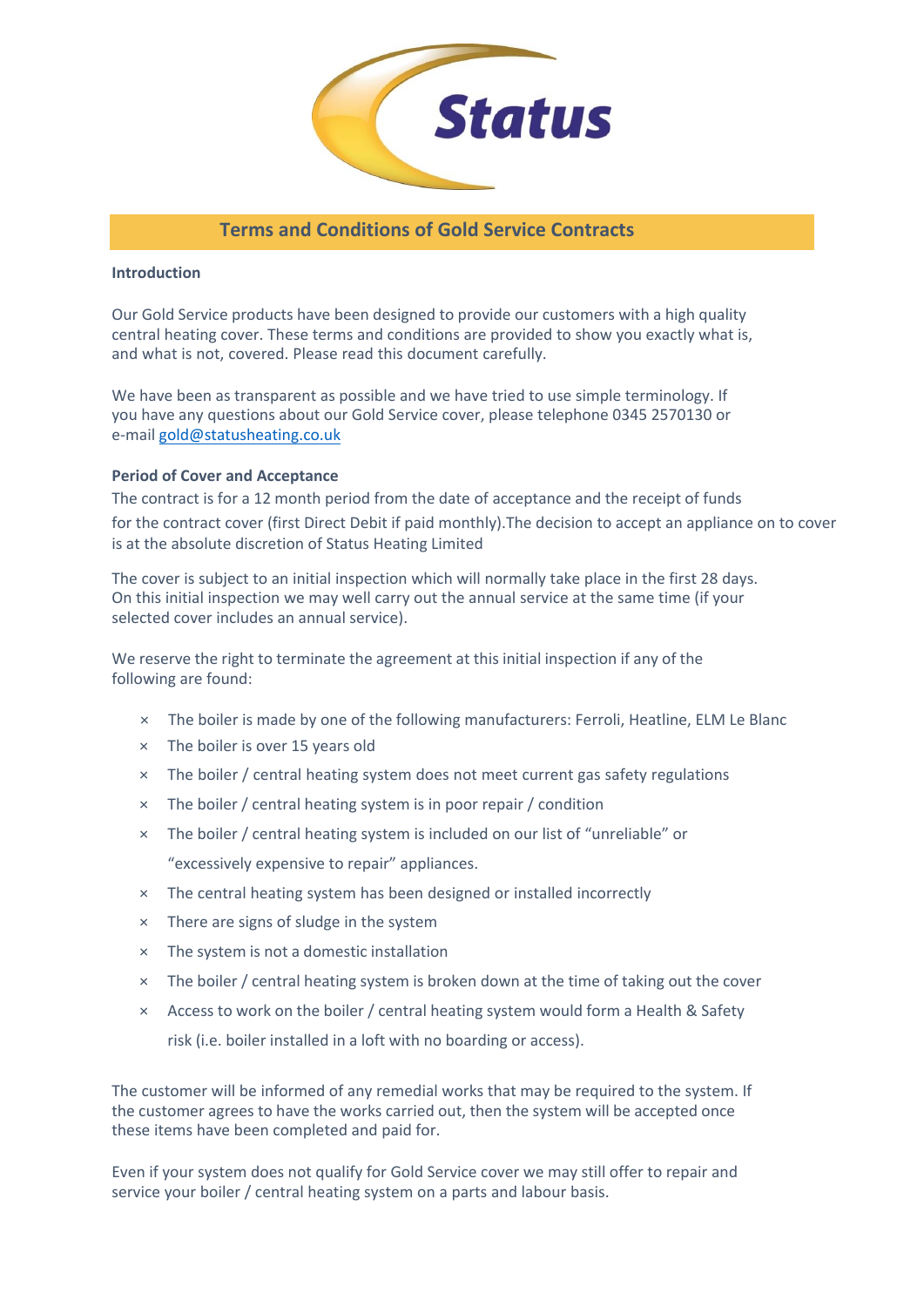#### **Renewals**

Before the end of your period of agreement we will contact you to tell you of any changes to the agreement, including any price changes for the following year. If you do not tell us in writing that you do not wish to renew your cover we will automatically renew your agreement for another year if you have chosen to pay by Direct Debit.

We reserve the right to review your cover on an annual basis. If your boiler / central heating system has passed the 15 year old threshold, or you have had an unusually high number / value of repairs during the period, we may inform you that we cannot continue to cover your boiler / central heating system on Gold cover. If this is the case, we will write to you to let you know of this decision. Once again, we may still offer to repair and service your boiler / central heating system on a labour and materials basis.

#### **Payment for Cover**

Payment for the cover may be made in one of two ways:

- 1) A Single lump sum by cash, cheque, debit or credit card (Visa, Mastercard or Amex).
- 2) Direct Debit over 12 equal monthly payments from a nominated bank account.

If paying by Direct Debit, the first monthly instalment will be taken approximately 2 weeks after acceptance and then in the first 10 days of each calendar month thereafter.

If a Direct Debit payment is returned, we will contact you to let you know. If a Direct Debit is returned for 2 consecutive months, then we reserve the right to terminate the coverage with immediate effect. At this point, the cover will be subject to the conditions laid out under the "Cancellation" section of this document.

#### **Moving Home**

If you are about to move home, please inform us as soon as possible, especially if you would like to continue your Gold Service cover in your new property. Although the cover is "portable" your new home will still be subject to the same initial checks as your existing home.

If we find that the boiler or central heating system does not qualify for Gold Service cover we may apply the cancellation charges as set out in the section "Cancellation" in this document.

#### **Cancellation**

#### **If we cancel your agreement**

If we have to cancel your agreement because of something that we find during our initial inspection we will give you a full refund. If we cancel your agreement after a later visit, your refund will be based on how long is left on your agreement.

#### **If you cancel your agreement**

If you cancel within the first 14 days we will give you a full refund of any money you have paid, unless we have carried out work, in which case cancellation charges may apply (see section entitled "cancellation charges").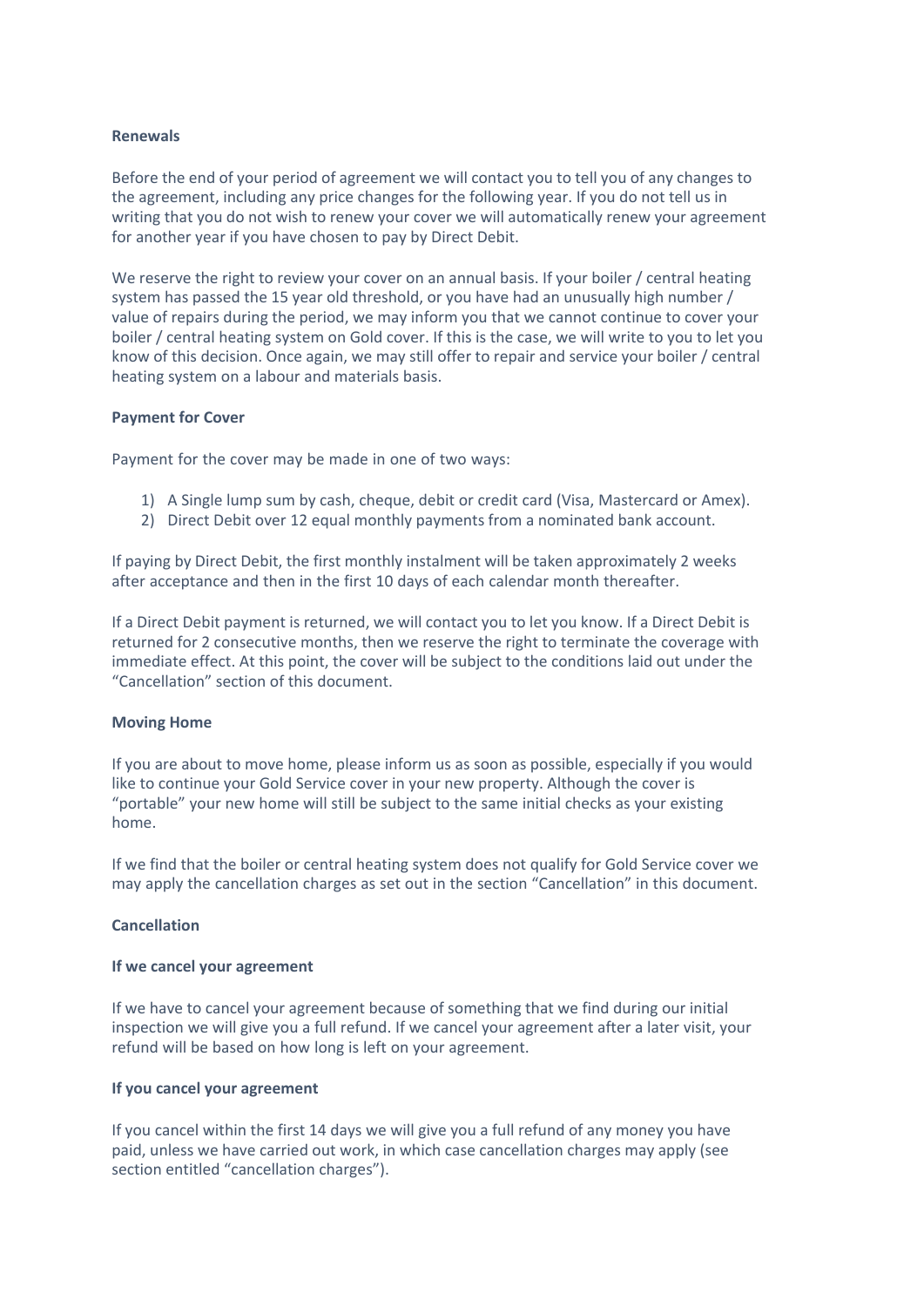If you cancel after the first 14 days and pay by monthly Direct Debit, we will continue to provide you coverage up to the end of the period covered by your last monthly payment. If you have paid by a lump sum, we will continue to cover you up to the end of that calendar month and then we will refund you the balance of what is left on the contract period value. In both circumstances this only applies if you have not had any work carried out by us in the period of cover. If you have had any works carried out cancellation charges may apply (see section entitled "cancellation charges").

#### **Cancellation Charges**

If you cancel your agreement part way through a cover period and have had works carried out, you may be charged a fee for the cancellation.

The charge will be calculated based upon the number and types of jobs that we have carried out at your home during the period, less any money that you have already paid in monthly payments.

We will base the charges on the following job values

| <b>Annual Service</b>           | £42.00  |
|---------------------------------|---------|
| Boiler / central heating repair | £120.00 |

For example, Mrs. W cancels her agreement after 6 months, having paid monthly instalments of £15.00 per month, totaling £90.00. During the period she had a breakdown on her boiler which was repaired by our Company.

Using the job values above, Mrs. W would be charged the £120.00 for a repair, less the £90.00 already paid, giving an outstanding balance of £30.00. The £30.00 would be taken by Direct Debit.

#### **Items covered by the Gold Contract**

- $\checkmark$  All Gold Codes include for all labour and materials associated with their covered appliances and systems subject to these terms and conditions. There are no limits to the number of visits allowed in a coverage period.
- $\checkmark$  All customers with Gold Service cover will receive priority attention via a unique Gold Service hotline telephone number. We will endeavour to call the same day in response to any breakdown or failure of the appliance or system.
- $\checkmark$  Gold Codes 1 to 8 will include an annual service to the covered appliance/s.

For Gold Codes 1 to 3 as follows:

#### Central Heating System

- $\checkmark$  The Central Heating boiler and the gas supply from the appliance isolating cock
- $\checkmark$  Boiler parts
- $\checkmark$  Primary flue and draught diverter
- $\checkmark$  Time clock or programmer
- $\checkmark$  Room, hot water and frost thermostats
- $\checkmark$  Circulating pump and valves
- $\checkmark$  Motorized and manual diverter valves
- $\checkmark$  Radiators and their valves (manual and thermostatic)
- $\checkmark$  Hot water storage cylinder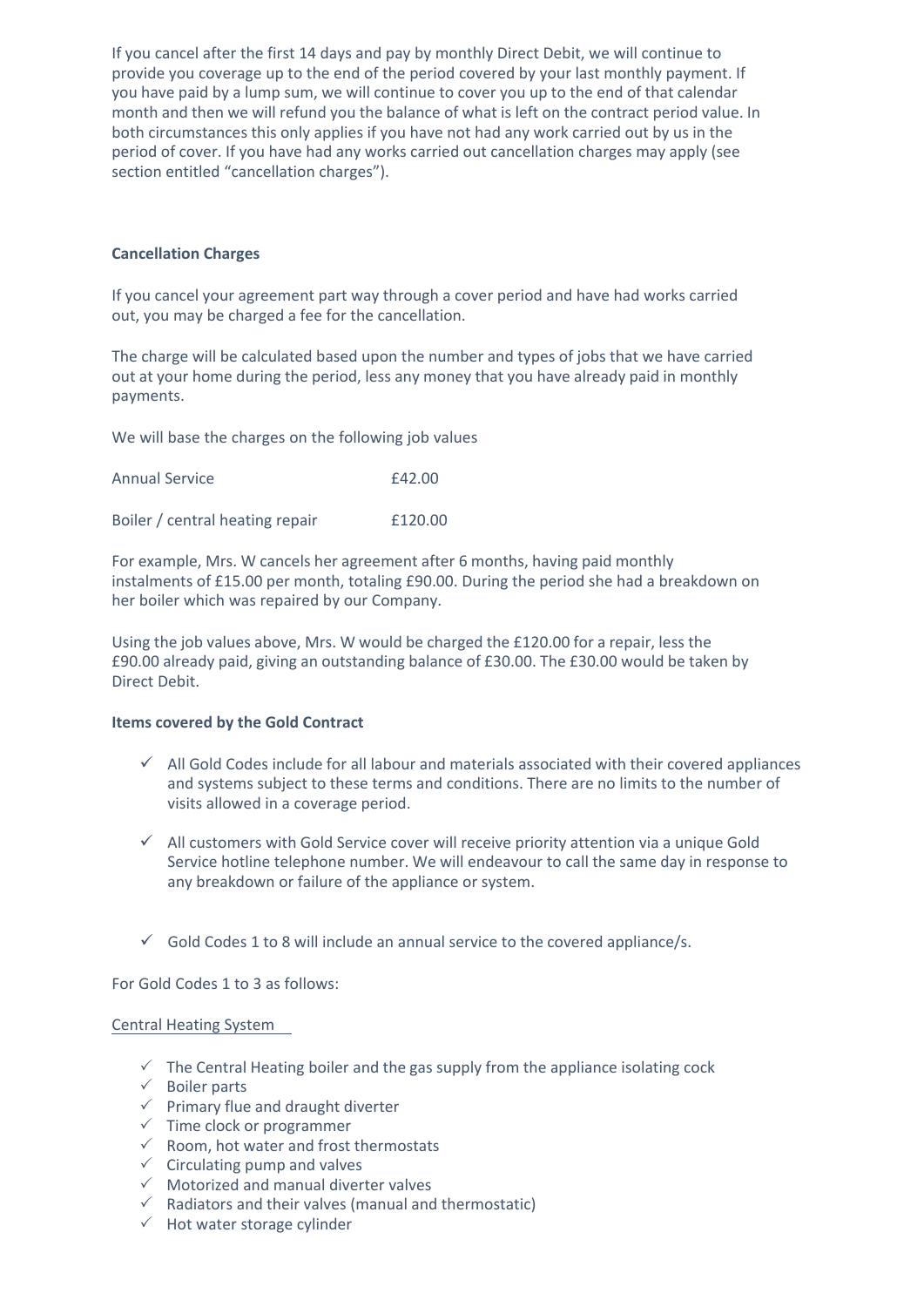- $\checkmark$  Central heating pipes and fittings
- $\checkmark$  Feed and expansion tanks
- $\checkmark$  Repairs to an unvented hot water cylinder

#### Additional Gas Appliance

 $\checkmark$  All operational parts on any other gas appliance accepted on to the agreement with the exception of gas cookers

For Gold Codes 4 to 7 as follows (Items not included apply to all):

#### Gas Warm Air Unit

- $\checkmark$  Circulation Fan
- $\checkmark$  Gas Valve
- $\checkmark$  Burner assembly
- $\checkmark$  Pilot assembly and thermocouple
- $\checkmark$  Fan speed regulator
- $\checkmark$  Electronic module
- $\checkmark$  Electric panel
- $\checkmark$  Thermistastat
- $\checkmark$  Room thermostat
- $\checkmark$  Overheat and fan stat

#### **Circulator**

- $\checkmark$  Burner Assembly
- Water Jacket
- $\checkmark$  Pilot assembly

#### Additional Gas Appliance

 $\checkmark$  All operational parts on any other gas appliance accepted on to the agreement with the exception of gas cookers

For Gold Code 8 as follows:

Central Heating System (excluding boiler)

- $\checkmark$  Time clock or programmer
- $\checkmark$  Room, hot water and frost thermostats
- $\checkmark$  Circulating pump and valves (external to boiler)
- $\checkmark$  Motorized and manual diverter valves (external to boiler)
- $\checkmark$  Radiators and their valves (manual and thermostatic)
- $\checkmark$  Hot water storage cylinder
- $\checkmark$  Central heating pipes and fittings
- $\checkmark$  Feed and expansion tanks
- $\checkmark$  Repairs to an unvented hot water cylinder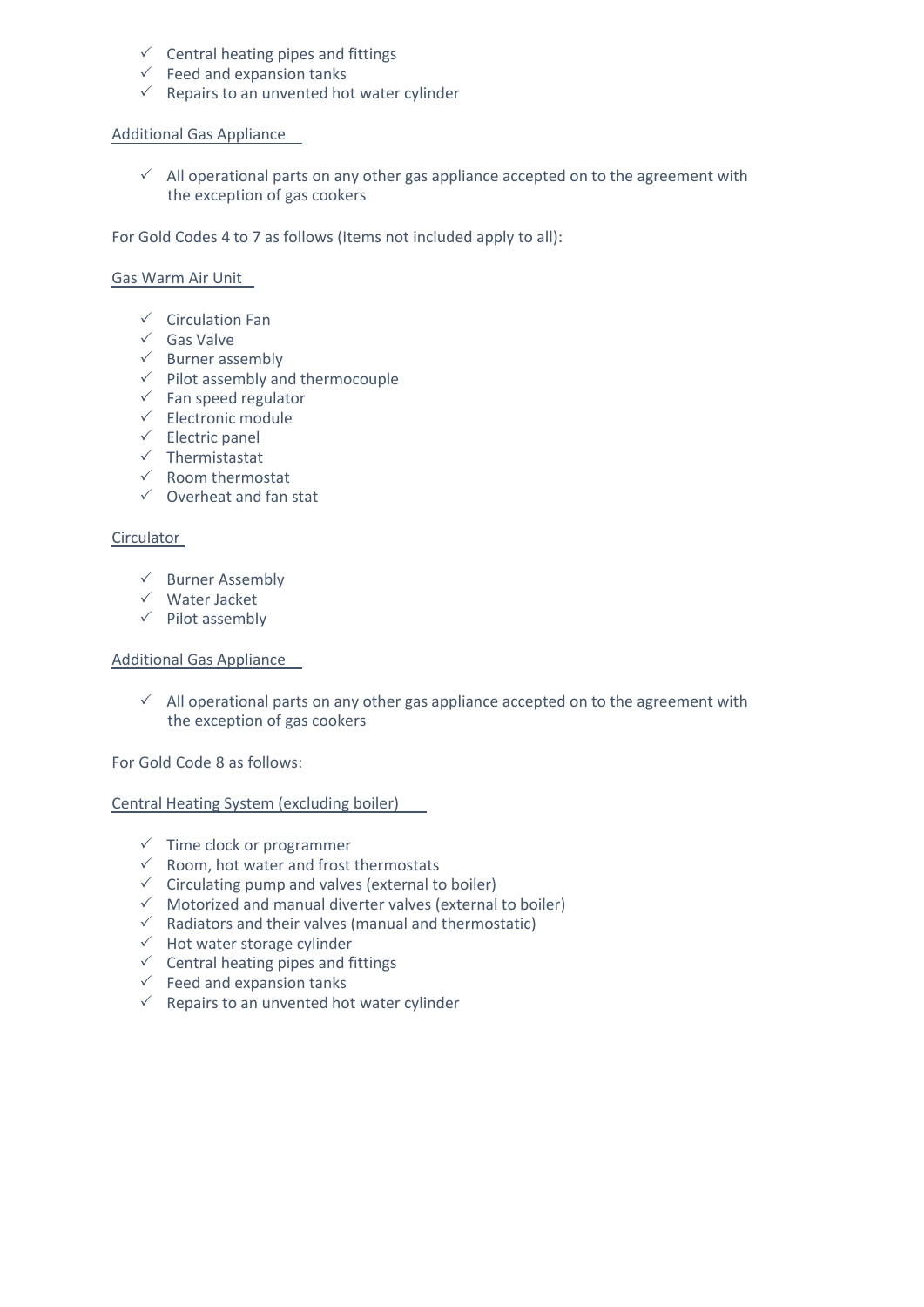#### **Items Not covered by the Gold Contract**

- × Call outs within the first 14 days of cover
- × Underfloor Heating Zones and associated controls
- × Replacement of the central heating boiler or appliance
- × Any work needed as a result of the appliance being incorrectly installed
- × Clearing blockages or repairing damage caused by a foreign object
- × Removing asbestos associated with repairing the appliance
- × The cost of repairing or replacing casings, decorative parts, paint work, enamel, batteries, bulbs, filters and any damage which does not affect the way the boiler or appliance works
- × Customer error Resetting controls, turning up thermostats, resetting programmer, repressurising boiler/system
- × Faults caused by running out of gas or electricity
- × Unvented hot water cylinders
- × Warm Air unit main heat exchanger
- × Any loss you suffer because of water leaks or a breakdown
- × The cost of putting right faults caused by damage or not using the appliance or system correctly
- × The gas supply from the meter to the appliance and any secondary flue and flue terminal
- × Internet Controlled progammers/thermostats/valves Including loss of signal/pairing and setting (for example Hive/Nest)
- × Damage caused by accident or by fire, lightening, explosion, flood, storm, freezing weather, wind conditions or changes to or failure of the gas, electricity or water supplies
- × Thawing out frozen pipework
- × Any parts of the central heating system that are too difficult to get at safely or which are impossible or impractical to maintain because of where they are
- × Any faults or problems caused by the original design of your system or the way it was installed or first commissioned
- × Steel pipes, steel cylinders and steel tanks, electrical immersion heaters, electric showers, showers and their associated controls, pumps and booster pumps
- × The cost of removing sludge, hard water scale or adding corrosion inhibitor to the central heating system including the cost of any associated work or replacement parts. Signs may include a noisy boiler, cold spots on radiators, sludged up pipes or poor circulation

× Flues

× Pipework that is not visible or easily accessible (water or gas)

× Repairs to an appliance that is deemed to be beyond economical repair (BER) by a Status engineer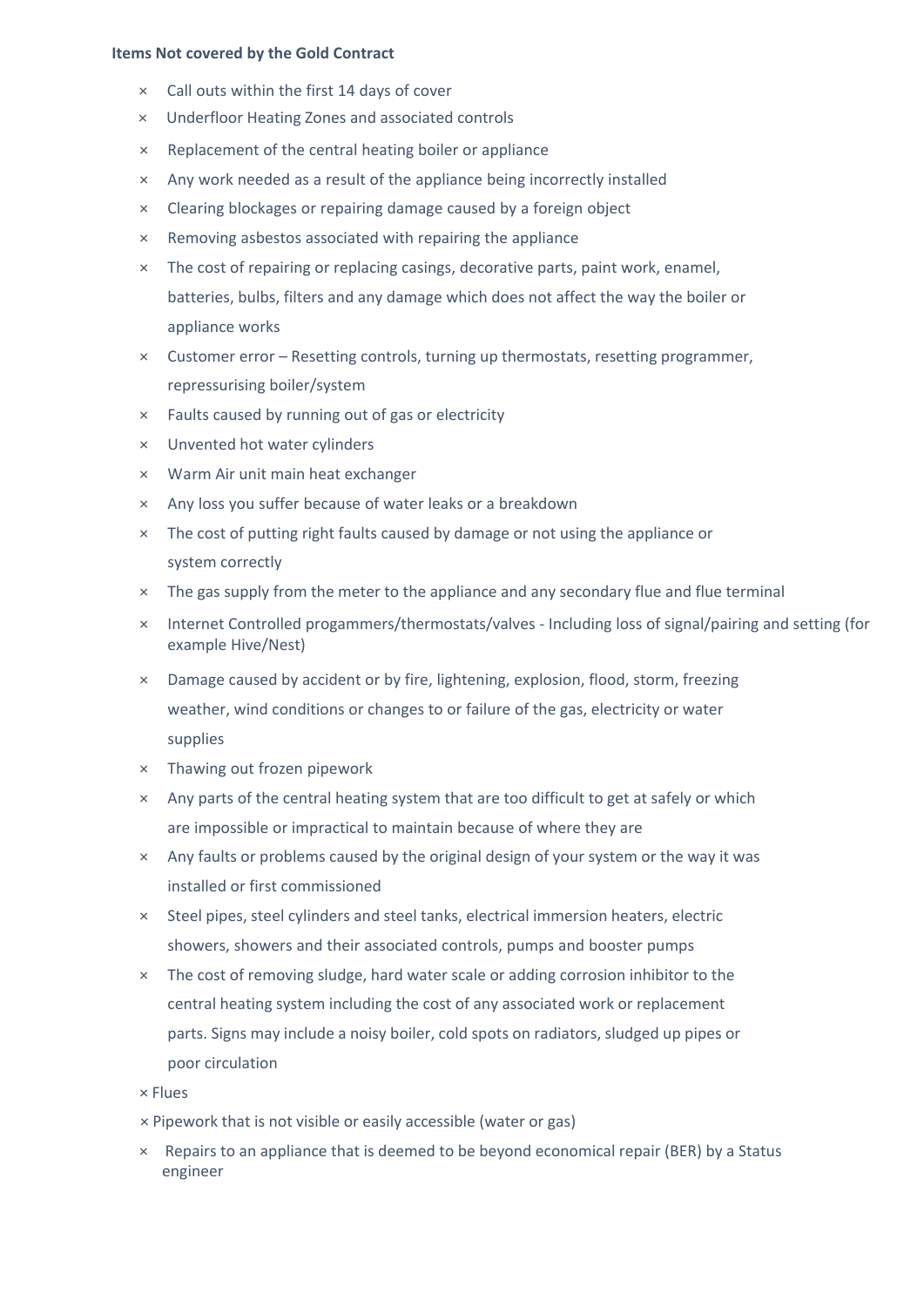

# Status Heating Limited - Privacy Notice

This Privacy Notice provides details of the personal data we collect from you, what we do with it, how you might access it and who it might be shared with.

# **Our Contact Information (Data Controller)**

Status Heating Limited

Brook House, 153 Newborough Road Shirley, Solihull B90 2HE United Kingdom

Telephone: 03452570130

Company Email: info@statusheating.co.uk

# **What we do with your personal data**

We process personal data only for the purpose for which they are collected. The purpose is dependent on whether you use only our website, or additionally, our services. If you use our services you are required to register and we collect your personal data. We use this personal data for the provision of the service or the performance of the contract. We may use your personal data for other similar purposes, including marketing and communications, but that will only occur in the case we have your consent or another legal justification for doing so.

From our **Customers / Clients** we process and retain personal data for the following purposes and periods, with the applicable legal basis.

| <b>Processing purpose</b>                                 | Legal basis                              | <b>Retention period</b> |
|-----------------------------------------------------------|------------------------------------------|-------------------------|
| Administrative enquiries                                  | we have the data subject's consent       | Until consent withdrawn |
| Communications, marketing<br>and intelligence             | we have the data subject's consent       | Until consent withdrawn |
| Customer support                                          | we have a contract with the data subject | Until consent withdrawn |
| Sales and Distribution of<br><b>Products and Services</b> | we have the data subject's consent       | Until consent withdrawn |
| Service delivery                                          | we have a contract with the data subject | Until consent withdrawn |

# **What personal data do we collect?**

The personal data we collect depends on whether you just visit our website or use our services. If you visit our website, you do not need to provide us with any personal data. However, your browser transmits some data automatically, such as